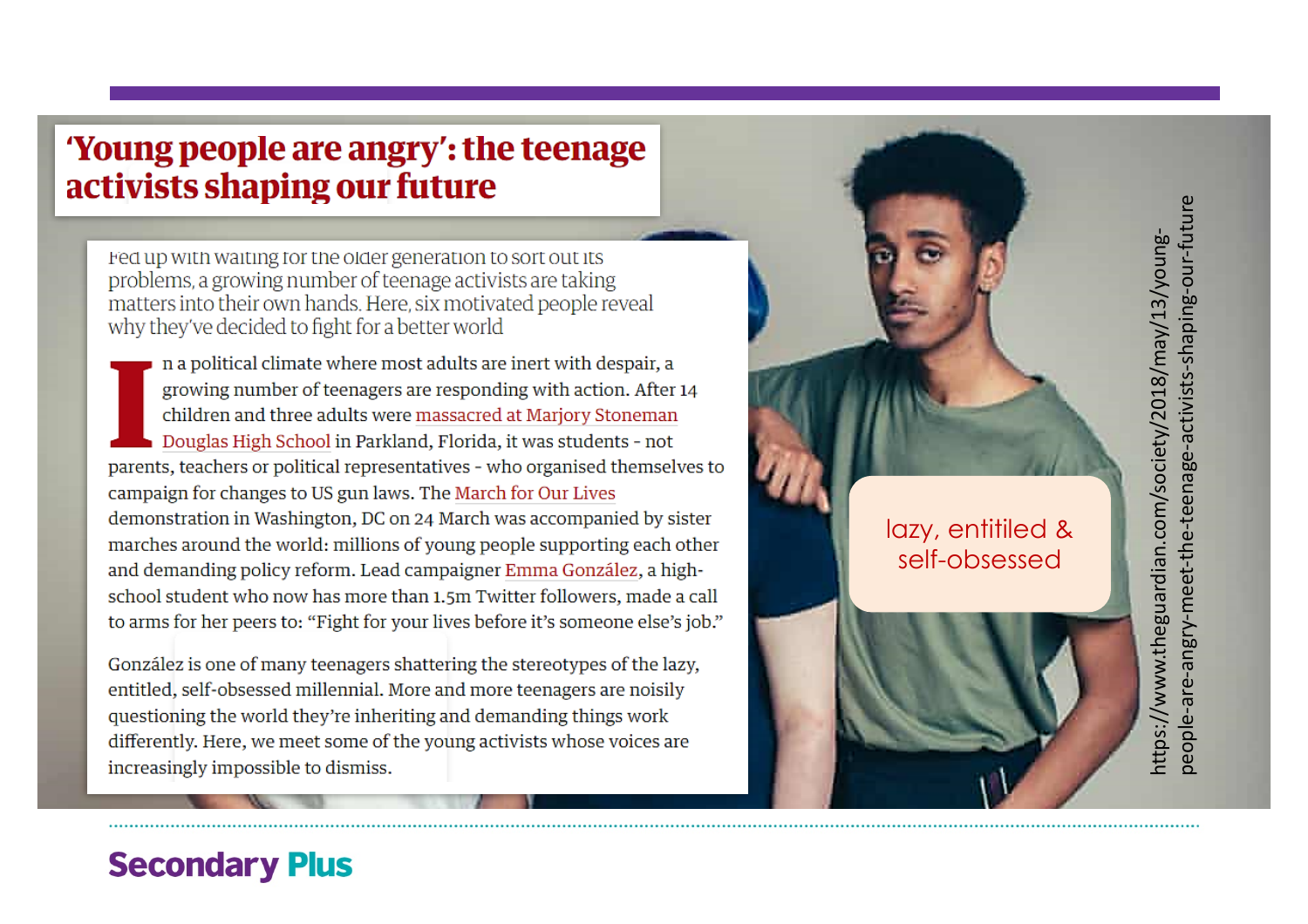# READING RACE

| Which teen activist                                          |  |
|--------------------------------------------------------------|--|
| -wasn't warm enough to concentrate on her studies?           |  |
| -felt that people in power were trying to conceal a problem? |  |
| -has discovered it is important to relax and show weakness?  |  |
| -feels that news networks focus on trivial matters?          |  |
| -met girls who only aspire to getting married?               |  |
| -was discriminated against from an early age?                |  |
| -attended demonstrations as a toddler?                       |  |
| -has parents with mixed emotions about what they are doing?  |  |

## **Secondary Plus**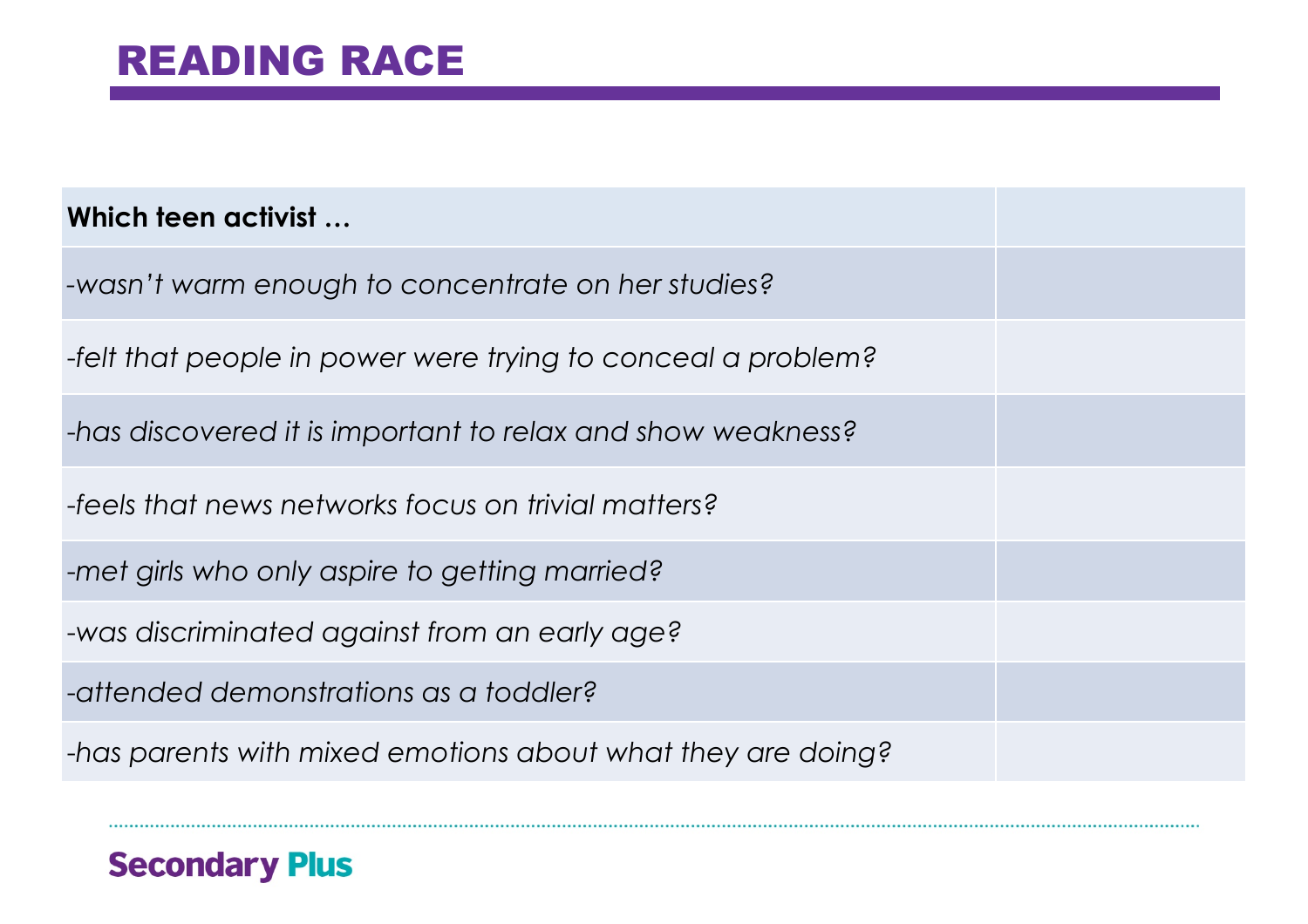

Last spring, I was watching the news when there was a report on girls in the UK missing school because they couldn't afford menstrual products. Some were using toilet paper, newspaper or socks. Thinking about girls my age going through this **hit me hard**. The report gained attention, but I felt the government was **sweeping it under the carpet** and we needed to pressure them to do something. So I did what felt normal to me and went online and started a petition. It calls for free menstrual products for children on free school meals. I didn't imagine even getting 100 signatures. But in between revising for AS exams, I emailed as many people, companies and universities as I could. I asked my parents to send it around their work. My dad was a bit reluctant at first, but he did.

There's huge embarrassment about periods, but it's something half the world's population will go through for a week every month. That it's a taboo holds us back in achieving gender equality. Within two weeks, the petition reached 2,000 signatures. Comments were divided between people being shocked that this happens and others saying it affects them or their friends. Hearing that made me want to fight harder.

When the general election was announced, I emailed the parties. The Green party and Women's Equality party both replied and included a pledge in their manifesto. I was so frustrated I couldn't vote. Then in December we organised a protest outside Theresa May's bedroom; more than 1,000 people came and shouted. To date, 150,000 people have signed the petition. It's sad when adults are surprised to hear a young person being politically vocal. Young people are angry about the state of the world and a lot of us use social media to articulate that. I get asked to speak a lot. The other morning, a TV station sent a car to school, I left for an hour, spoke on the issue and came back to a history lesson. My parents are supportive and as surprised as me that this has **taken off**. My dad went with me to the Women's March, which was cool. But sometimes my mum can get annoyed if I'm doing lots of campaign stuff with exams coming up.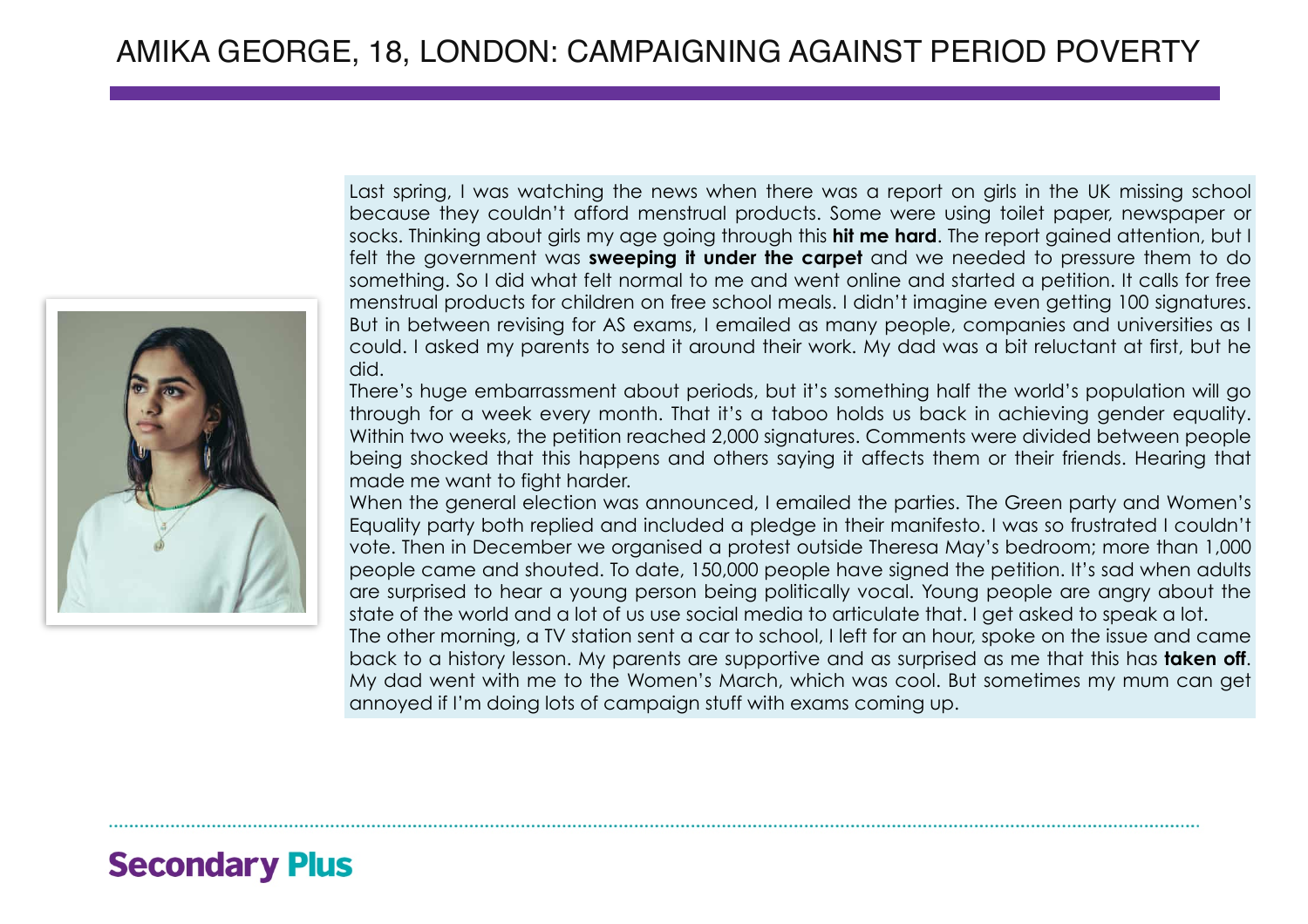If someone tells me I should be in school right now, I know that they don't **see the bigger picture**. Earth's ability to support human life is **falling apart** and if things don't change in the next five to 10 years, nothing's going to matter.

I'll finish high school, but right now this is the most important thing I can do with my time. Myself and 20 other kids are currently suing the Trump administration for violating our constitutional rights for failure to act on climate change. We originally launched it against the Obama administration a few years ago. The US government has known the fossil fuel industry is having a negative impact on our climate, yet they have been offering them subsidies and opening up land to exploration. We have just heard that we are going to trial in October.

I'm also involved in law actions and civil disobedience to stop fracking around my hometown of Boulder. In 2012, my friends and I successfully helped push for a five-year ban.

From a young age, I was aware of my part in protecting our planet. I was three or four the first time I went on a protest, and six when I started speaking at them. I was born in Colorado and have spent a lot of time in Mexico. My entire childhood was travelling, hanging out in nature and learning about my family's indigenous heritage. My dad taught me that we have a responsibility to protect the Earth the way that our ancestors did.

I've spoken at the UN about my work. I was surprised how disrespectful, disconnected and sterile it was. The delegates were on their phones, not listening. They **perked up** when they heard I was just 15 years old. The power of me speaking wasn't for them but for the millions of people my speech has since reached online.

The world is seeing how powerful young people are and how things are going to change. Adults on CNN and in the United States specifically, they can argue and cover gossip about Trump and his hair and porn stars. But young people are mobilising on the streets.

There's so much power in what's happening within our generation. We don't have the respect we deserve, but I think it's coming.

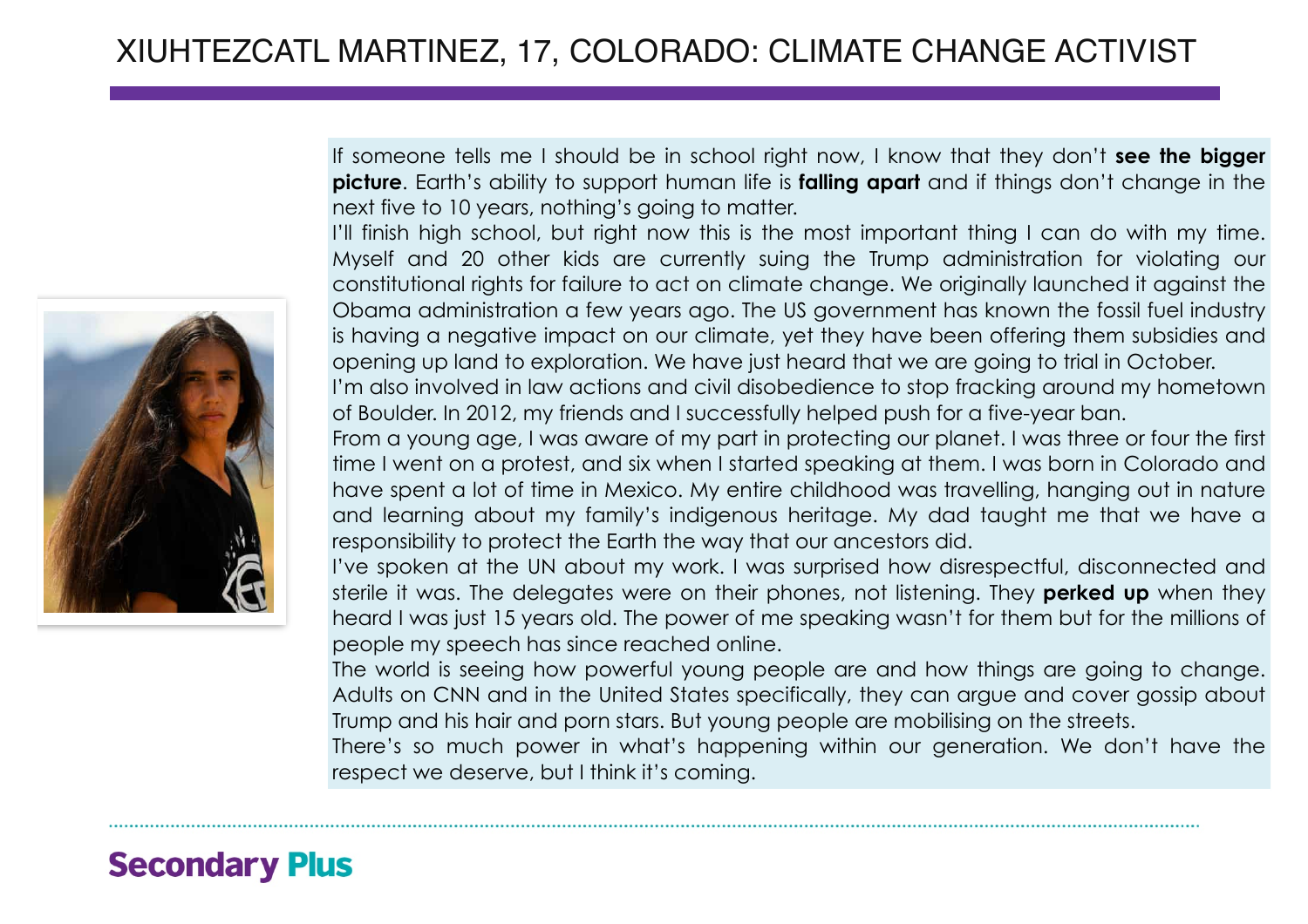# SHIDEN TEKLE, 18, LONDON: DIVERSITY IN THE MEDIA



I've been racially abused since about 12, but it was never seen as an important thing **to tackle**. At secondary school, white children called me disgusting things, but teachers would **turn a blind eye**. And not just to racism, but sexism, homophobia, transphobia. There's also internal racism in the Eritrean community. My dad is called names because he has darker skin. It all comes from preconceived ideas that black is less, or the darker you are the lower you are in terms of income, society and politics.

Because these problems weren't taken seriously, I normalised them. But when I moved to a sixth form where the majority of students are black girls, I was surrounded by political and social consciousness. The more educated I got, the angrier I became. Last summer, I joined an organisation called the Advocacy Academy and, with a small group of people my age, we launched a campaign challenging the image and under-representation of black people in the media. We recreated iconic posters, such as *Doctor Who*, *Titanic* and *Harry Potter*, and made all the characters black. The campaign is rooted in personal experiences and I've gone from talking about things with my friends in the lunch hall to speaking about them nationally.

The Academy has revolutionised the way I think. Back in the day I definitely upheld toxic masculine identities. I'd tell myself that I didn't cry. Challenging gender norms wasn't of interest to me because I wanted **to fit in** with my friends. But I've learned to **let go** of my ego and be vulnerable so I can say what's on my mind. It's allowed me to take all the cold anger I have built up over years and turn it into something good. I've learned to become an ally to many other issues that don't affect me directly.

After university, I don't just want to get a really good job, buy a big house and forget about my community. I want to change something and challenge the status quo.